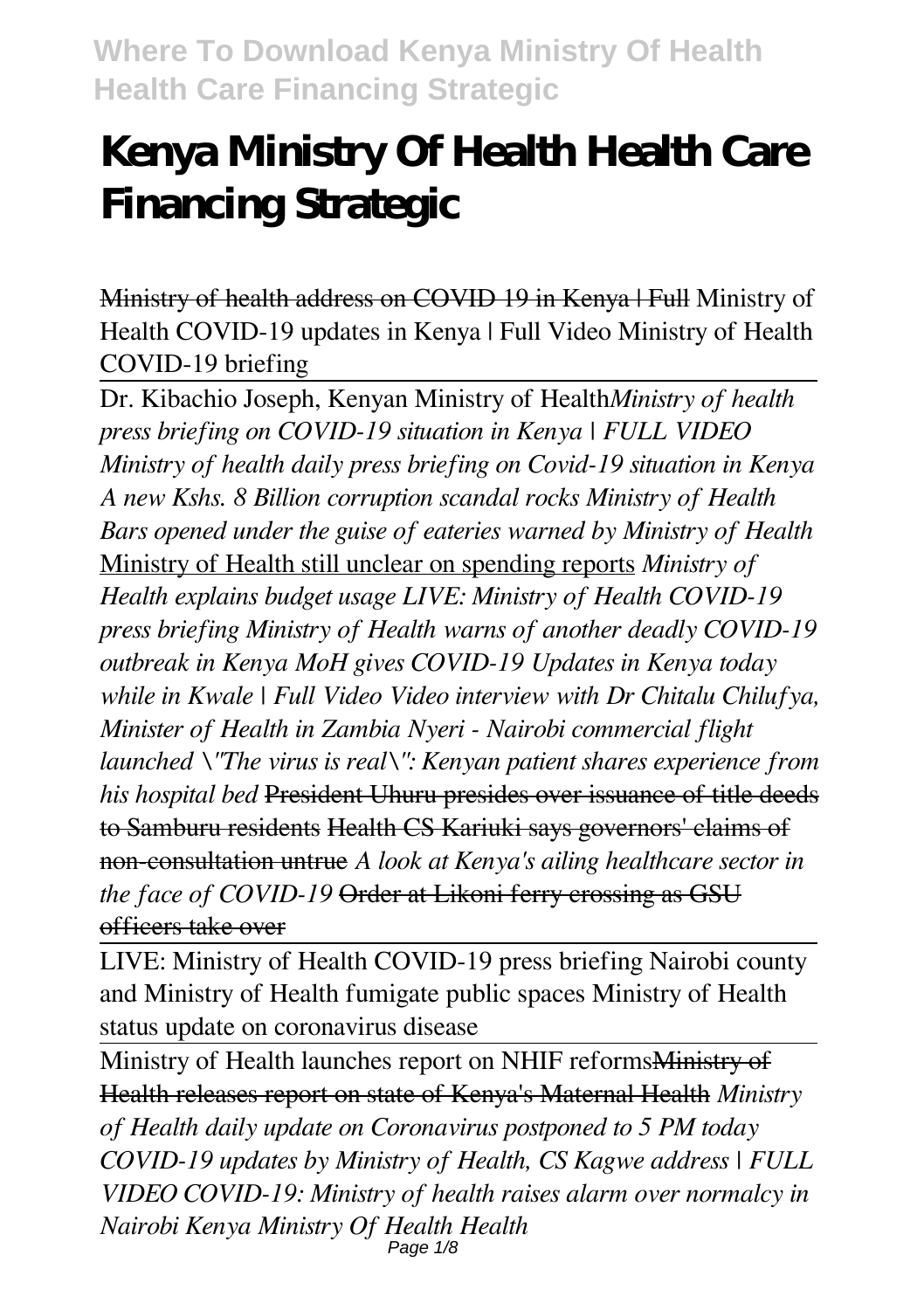Ministry of Health, Afya House, Cathedral Road, P.O. Box:30016–00100, Nairobi, Kenya. Telephone: +254-20-2717077 Email: ps@health.go.ke

*MINISTRY OF HEALTH – REPUBLIC OF KENYA* Ministry of Health, Afya House, Cathedral Road, P.O. Box: 30016–00100, Nairobi, Kenya. Cell phone number: +254-20-2717077. Alternatively, you can reach them through the official Ministry of Health Kenya website which is www.health.go.ke/about-us/ .

*Ministry of Health Kenya Organizational Structure Tuko.co.ke* MINISTRY OF HEALTH Travelers Health Surveillance Form. Providing the following information to a Port Health Officer is required under the Public Health Act CAP 242 of the laws of Kenya, and is being collected as part of public health response to the Corona Virus pandemic.

### *MINISTRY OF HEALTH*

Ministry of Health Kenya Abstract The Kenya Health Policy, 2014–2030 gives directions to ensure significant improvement in overall status of health in Kenya in line with the Constitution of Kenya 2010, the country's long-term development agenda, Vision 2030 and global commitments.

### *Kenya Health policy 2014 to 2030 - Health Publications*

The Kenya Essential Package for Health, KEPH, has been updated to reflect this focus. It now defines health services and interventions to be provided for each Policy Objective, by level of care (community, primary care, County and National) Pregnancy / newborn, childhood, children / youth, and cohort (adults, elderly) where applicable.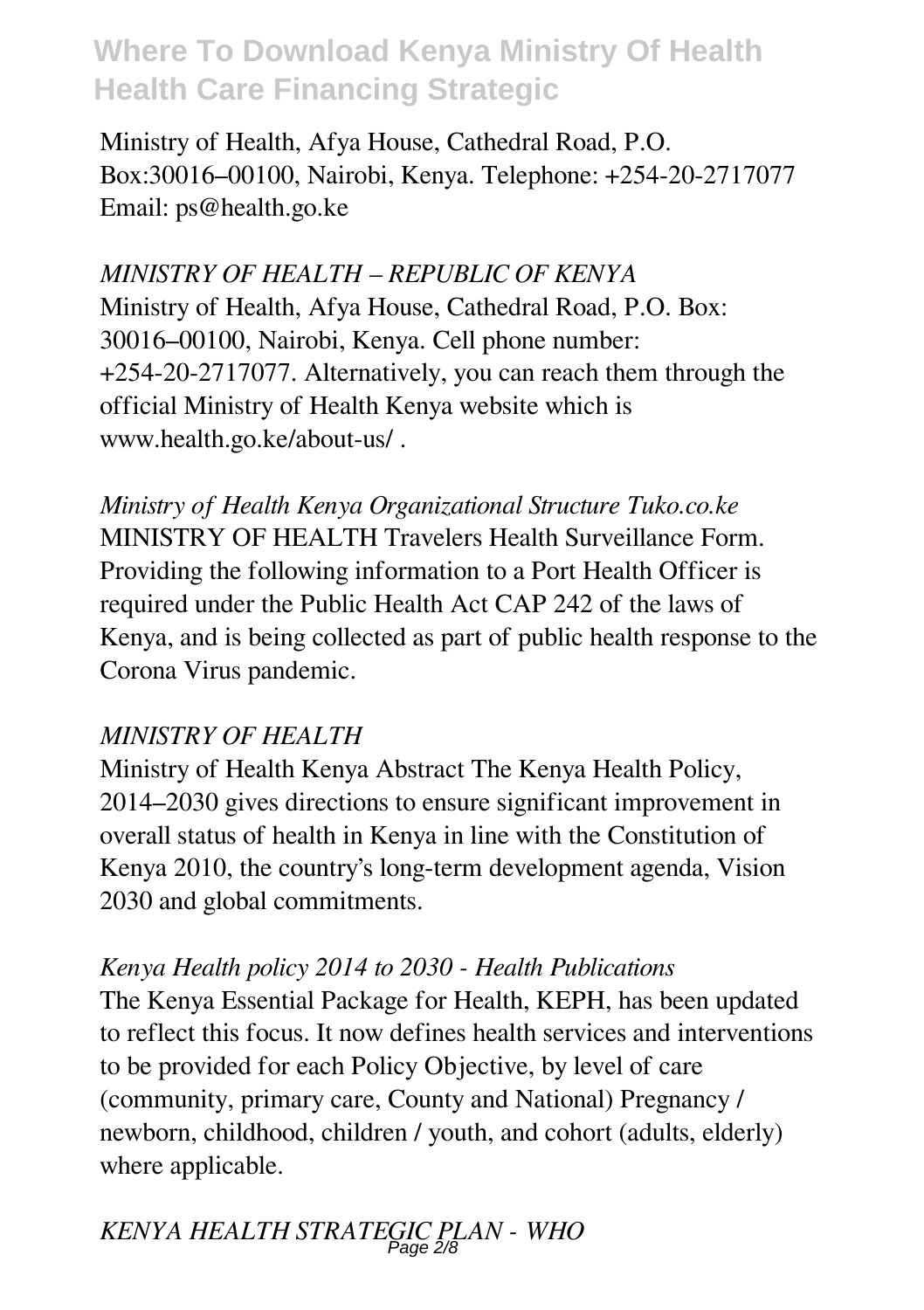Kenya Ministry of Health COVID-19 Daily Updates | www.health.go.ke. The Republic of Kenya Ministry of Health has taken it upon themselves to keep Kenyans apprised with the country's latest happenings/updates of the global-ravaging pandemic COVID-19 called ' CoronaVirus'. The global pandemic has claimed lots of lives in East Africa and the world at large.

### *Kenya Ministry of Health COVID-19 Daily Updates*

By Nasibo Kabale. As the number of Covid-19 patients admitted to hospital rises, the Ministry of Health has raised concerns over possible stretched facilities and an overwhelmed workforce.

*Kenya: Ministry of Health Warns Over Rising Covid-19 Cases ...* Health Chief Adminstrative Secretary (CAS) Dr Rashid Aman. Today, 102 people have tested positive from a sample size of 2,668 tested in the last 24 hours, bringing to 35,205 the number of confirmed positive cases. Our cumulative tests now stand at 477,145. From the cases all are Kenyans except 9 that are foreigners.

*The Ministry of Health, Afya House,Cathedral Rd., Nairobi ...* The Ministry of Health in Kenya is based in Nairobi at the Afya House. The current Cabinet Secretary for health is Hon. Mutahi Kagwe.

### *Ministry of Health (Kenya) - Wikipedia*

Discover, analyze and download data from ArcGIS Hub. Download in CSV, KML, Zip, GeoJSON, GeoTIFF or PNG. Find API links for GeoServices, WMS, and WFS. Analyze with charts and thematic maps. Take the next step and create storymaps and webmaps.

#### *Ministry of Health - ArcGIS Hub*

Kenya's Ministry of Health is developing a Kenya Health Observatory (KHO) to improve the availability and use of health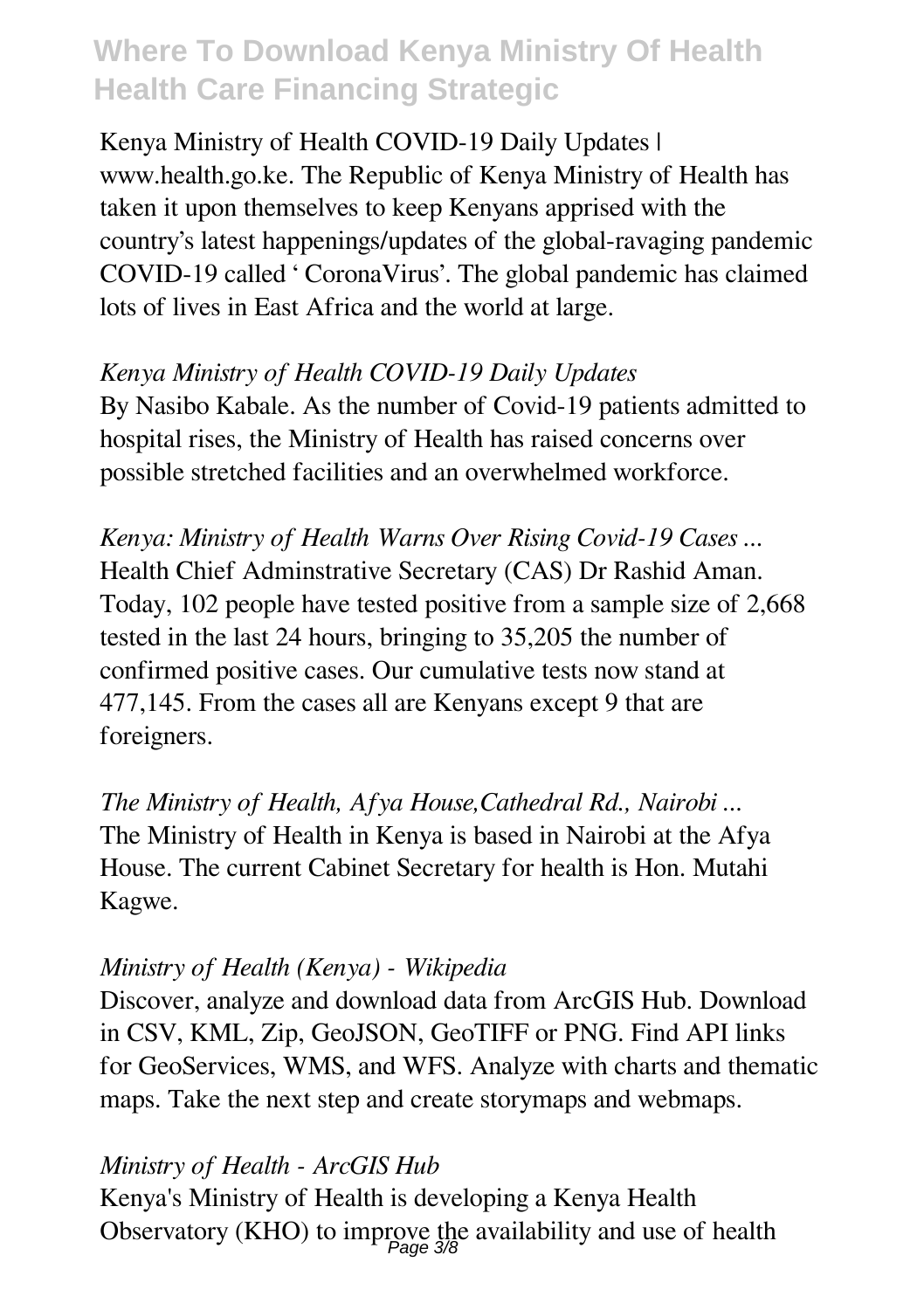information. The observatory is planned to be an open-access onestop-shop for data and statistics, including research data, and will facilitate active tracking of the state and determinants of health in the country.

### *Kenya HDC Partners Collaborate on National Health ...*

the Government of Kenya's Ministry of Health, its partners, and stakeholders. The team that coordinated the planning, implementation, and report writing was led by Elkana Ong'uti (Chief Economist and Head of Policy and Planning), assisted by Njuguna

#### *Ministry of Health*

The Kenyan health system is currently struggling to cope with the rising cost and demand for quality health care services, against the backdrop of a shortage of skilled health care professionals. This is a long shot from the health sector vision(s) quoted in the policy context annex.

#### *Kenya National e-Health Strategy*

Overview The Ministry of Health of Kenya is committed to supporting global efforts to increase accountability and improve quality data for decision-making. A team from the Ministry of Health, led by Dr. Isabella Maina, head of the M&E Unit, participated in the Summit on Measurement and Accountability for Results in Health in June 2015.

### *Kenya - Health Data Collaborative*

Health In a U-turn, Health Ministry now says it will run free tests based on contact tracing Two weeks ago the ministry had discontinued free tests and treatment, which public health experts say, made the country's Covid-19 situation worse.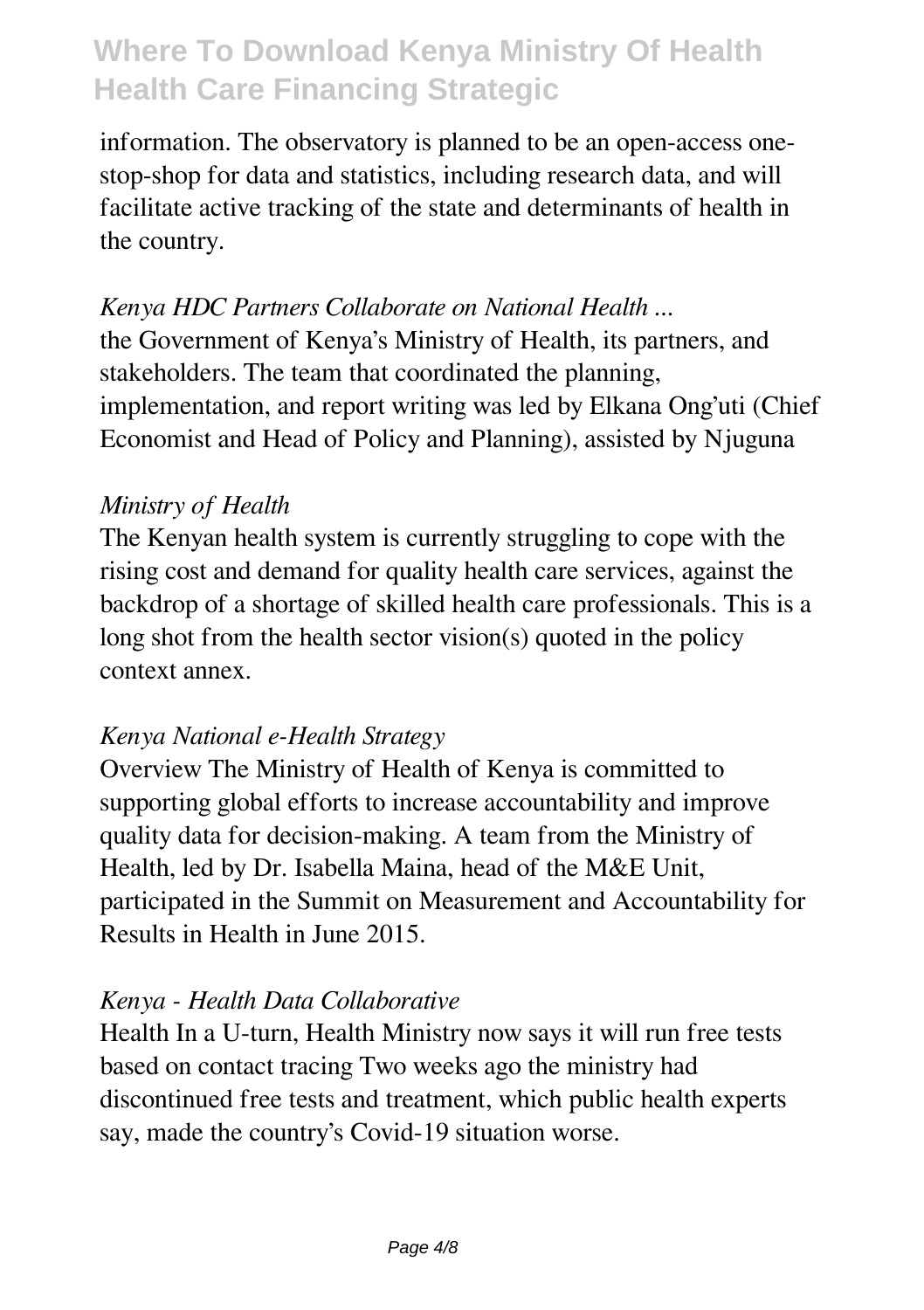Ministry of health address on COVID 19 in Kenya | Full Ministry of Health COVID-19 updates in Kenya | Full Video Ministry of Health COVID-19 briefing

Dr. Kibachio Joseph, Kenyan Ministry of Health*Ministry of health press briefing on COVID-19 situation in Kenya | FULL VIDEO Ministry of health daily press briefing on Covid-19 situation in Kenya A new Kshs. 8 Billion corruption scandal rocks Ministry of Health Bars opened under the guise of eateries warned by Ministry of Health* Ministry of Health still unclear on spending reports *Ministry of Health explains budget usage LIVE: Ministry of Health COVID-19 press briefing Ministry of Health warns of another deadly COVID-19 outbreak in Kenya MoH gives COVID-19 Updates in Kenya today while in Kwale | Full Video Video interview with Dr Chitalu Chilufya, Minister of Health in Zambia Nyeri - Nairobi commercial flight launched \"The virus is real\": Kenyan patient shares experience from his hospital bed* President Uhuru presides over issuance of title deeds to Samburu residents Health CS Kariuki says governors' claims of non-consultation untrue *A look at Kenya's ailing healthcare sector in the face of COVID-19* Order at Likoni ferry crossing as GSU officers take over

LIVE: Ministry of Health COVID-19 press briefing Nairobi county and Ministry of Health fumigate public spaces Ministry of Health status update on coronavirus disease

Ministry of Health launches report on NHIF reformsMinistry of Health releases report on state of Kenya's Maternal Health *Ministry of Health daily update on Coronavirus postponed to 5 PM today COVID-19 updates by Ministry of Health, CS Kagwe address | FULL VIDEO COVID-19: Ministry of health raises alarm over normalcy in Nairobi Kenya Ministry Of Health Health* Ministry of Health, Afya House, Cathedral Road, P.O. Box:30016–00100, Nairobi, Kenya. Telephone: +254-20-2717077 Email: ps@health.go.ke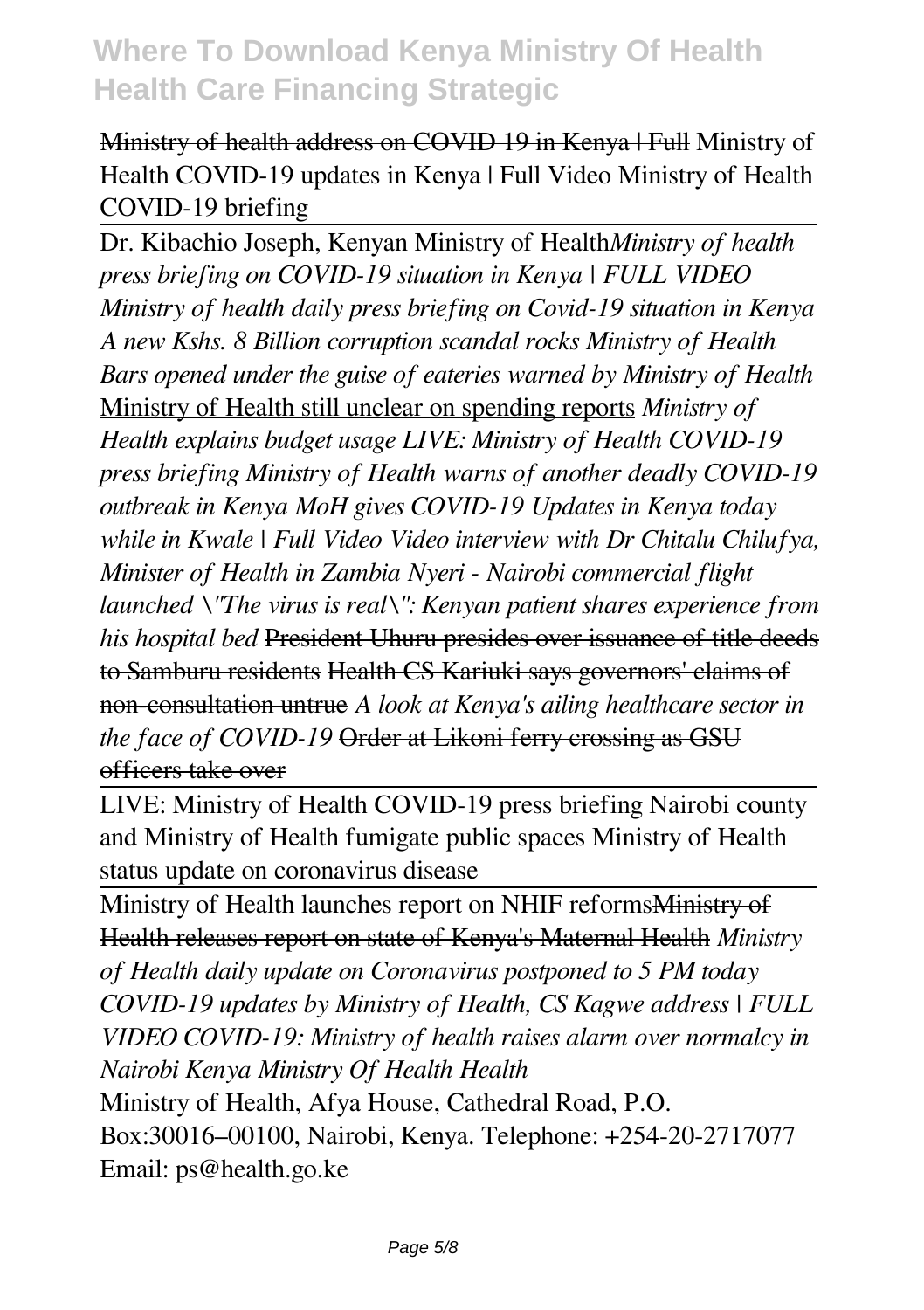*MINISTRY OF HEALTH – REPUBLIC OF KENYA* Ministry of Health, Afya House, Cathedral Road, P.O. Box: 30016–00100, Nairobi, Kenya. Cell phone number: +254-20-2717077. Alternatively, you can reach them through the official Ministry of Health Kenya website which is www.health.go.ke/about-us/ .

*Ministry of Health Kenya Organizational Structure Tuko.co.ke* MINISTRY OF HEALTH Travelers Health Surveillance Form. Providing the following information to a Port Health Officer is required under the Public Health Act CAP 242 of the laws of Kenya, and is being collected as part of public health response to the Corona Virus pandemic.

### *MINISTRY OF HEALTH*

Ministry of Health Kenya Abstract The Kenya Health Policy, 2014–2030 gives directions to ensure significant improvement in overall status of health in Kenya in line with the Constitution of Kenya 2010, the country's long-term development agenda, Vision 2030 and global commitments.

### *Kenya Health policy 2014 to 2030 - Health Publications*

The Kenya Essential Package for Health, KEPH, has been updated to reflect this focus. It now defines health services and interventions to be provided for each Policy Objective, by level of care (community, primary care, County and National) Pregnancy / newborn, childhood, children / youth, and cohort (adults, elderly) where applicable.

### *KENYA HEALTH STRATEGIC PLAN - WHO*

Kenya Ministry of Health COVID-19 Daily Updates | www.health.go.ke. The Republic of Kenya Ministry of Health has taken it upon themselves to keep Kenyans apprised with the country's latest happenings/updates of the global-ravaging pandemic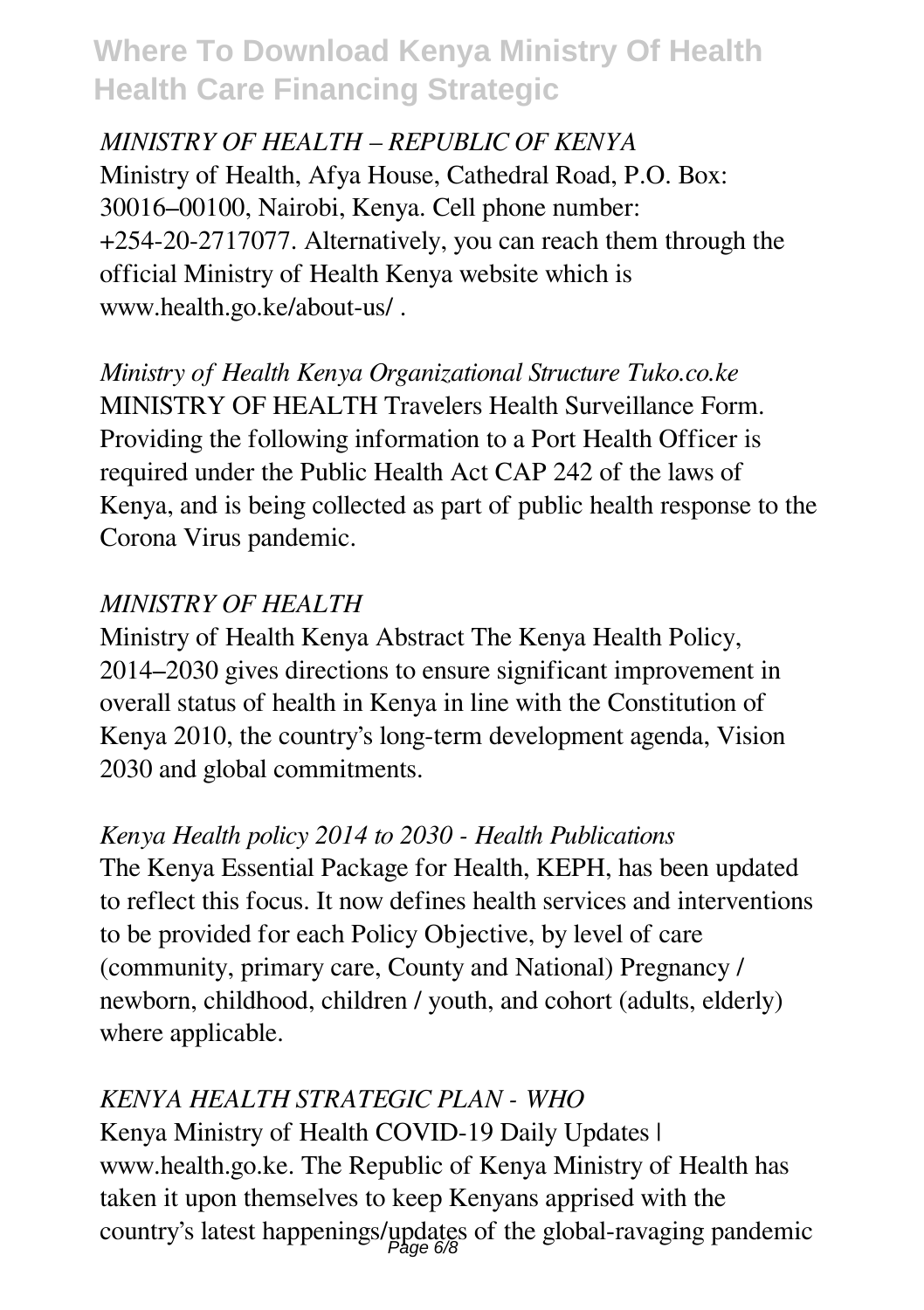COVID-19 called ' CoronaVirus'. The global pandemic has claimed lots of lives in East Africa and the world at large.

### *Kenya Ministry of Health COVID-19 Daily Updates* By Nasibo Kabale. As the number of Covid-19 patients admitted to hospital rises, the Ministry of Health has raised concerns over possible stretched facilities and an overwhelmed workforce.

*Kenya: Ministry of Health Warns Over Rising Covid-19 Cases ...* Health Chief Adminstrative Secretary (CAS) Dr Rashid Aman. Today, 102 people have tested positive from a sample size of 2,668 tested in the last 24 hours, bringing to 35,205 the number of confirmed positive cases. Our cumulative tests now stand at 477,145. From the cases all are Kenyans except 9 that are foreigners.

*The Ministry of Health, Afya House,Cathedral Rd., Nairobi ...* The Ministry of Health in Kenya is based in Nairobi at the Afya House. The current Cabinet Secretary for health is Hon. Mutahi Kagwe.

### *Ministry of Health (Kenya) - Wikipedia*

Discover, analyze and download data from ArcGIS Hub. Download in CSV, KML, Zip, GeoJSON, GeoTIFF or PNG. Find API links for GeoServices, WMS, and WFS. Analyze with charts and thematic maps. Take the next step and create storymaps and webmaps.

### *Ministry of Health - ArcGIS Hub*

Kenya's Ministry of Health is developing a Kenya Health Observatory (KHO) to improve the availability and use of health information. The observatory is planned to be an open-access onestop-shop for data and statistics, including research data, and will facilitate active tracking of the state and determinants of health in the country.